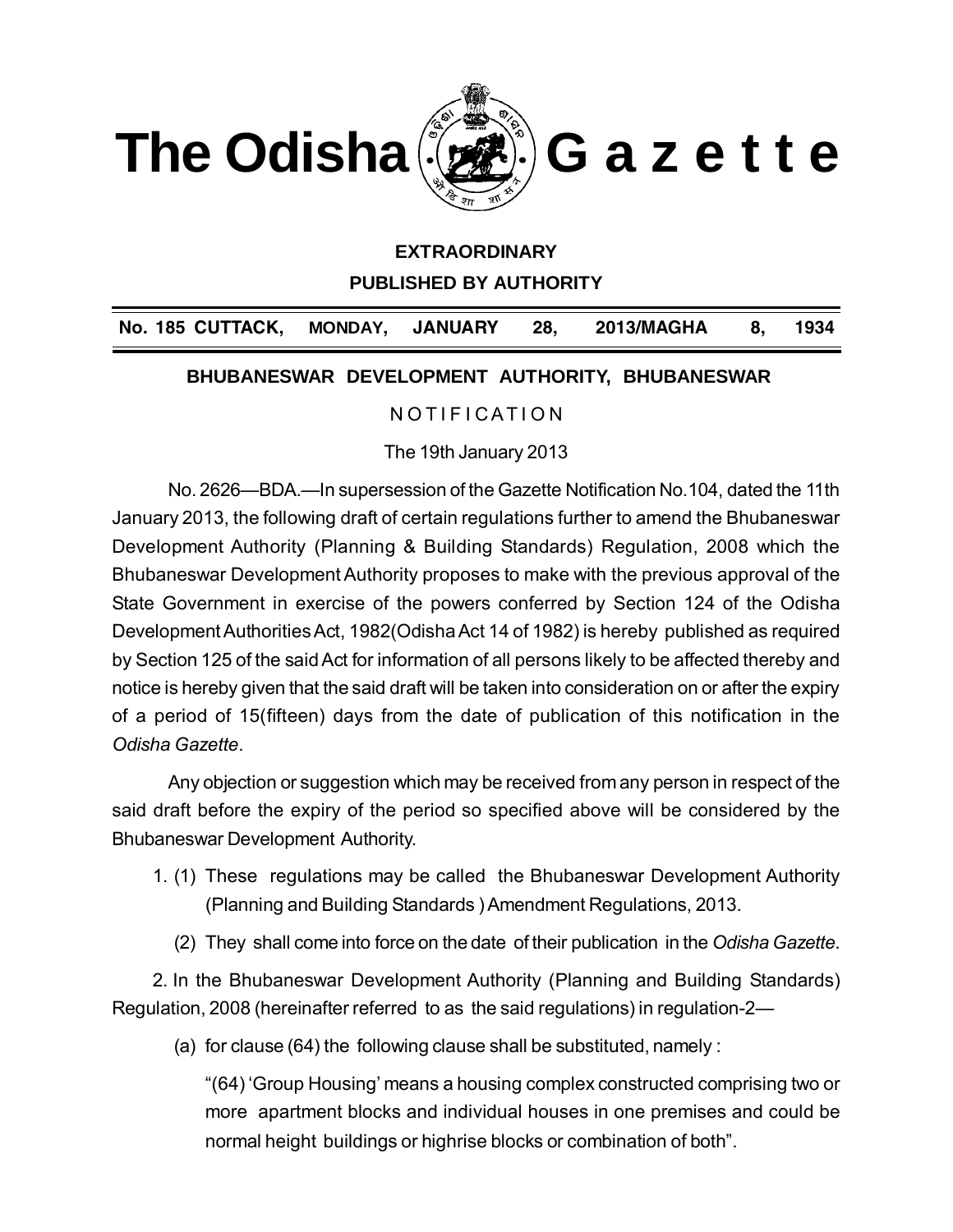3. In the said regulations, in regulation-7,in sub-regulation-1(A) the following shall b[e](http://www.docu-track.com/buy/) [s](http://www.docu-track.com/buy/)ubstituted, namely :—

(1) The applicant shall deposit a refundable non-earning security deposit at the rate of Rs. 500 per Sq. Mtr. of covered area for the following categories of building namely—

A. Group Housing/Apartment Buildings

B. Commercial buildings having 300 Sq. Mtr. or more of floor area.

4. In the said regulations, in regulation-15,in sub-regulation-2,after clause (d) the following clauses shall be added, namely :—

> "15(2)(e) Structural Safety Certificate from the Empanelled Engineer /Structural Engineer in Form-VI Part-II

> (f) Certificate from Engineer/ Consultant of the utility services to the effect that all utility services for the building are physically provided".

5. In the said regulations, in regulation-15,in sub-regulation-4 the following shall be substituted, namely :—

> "15(4) On receipt of such notice , site inspection shall be conducted with regard to the following aspects :

- (i) Number of floors
- (ii) External set backs
- (iii) Parking space provisions
- (iv) Abutting road width

and shall communicate approval or refusal of occupancy certificate within thirty days or may issue the same after levying and collecting compounding fee if any as per the provisions of regulation".

6. In the said regulations, in regulation-15,after sub-regulation (4) the following subregulation shall be added, namely :—

> "15(5) In case of occupation of a building before obtaining the occupancy certificate from the Authority a penalty shall be imposed at the rate of Rs. 100.00 (one hundred) per square meter of total covered area per year or a part thereof so occupied to be calculated from the date of occupation till issue of occupancy certificate. This penalty amount may be revised by the Authority from time to time.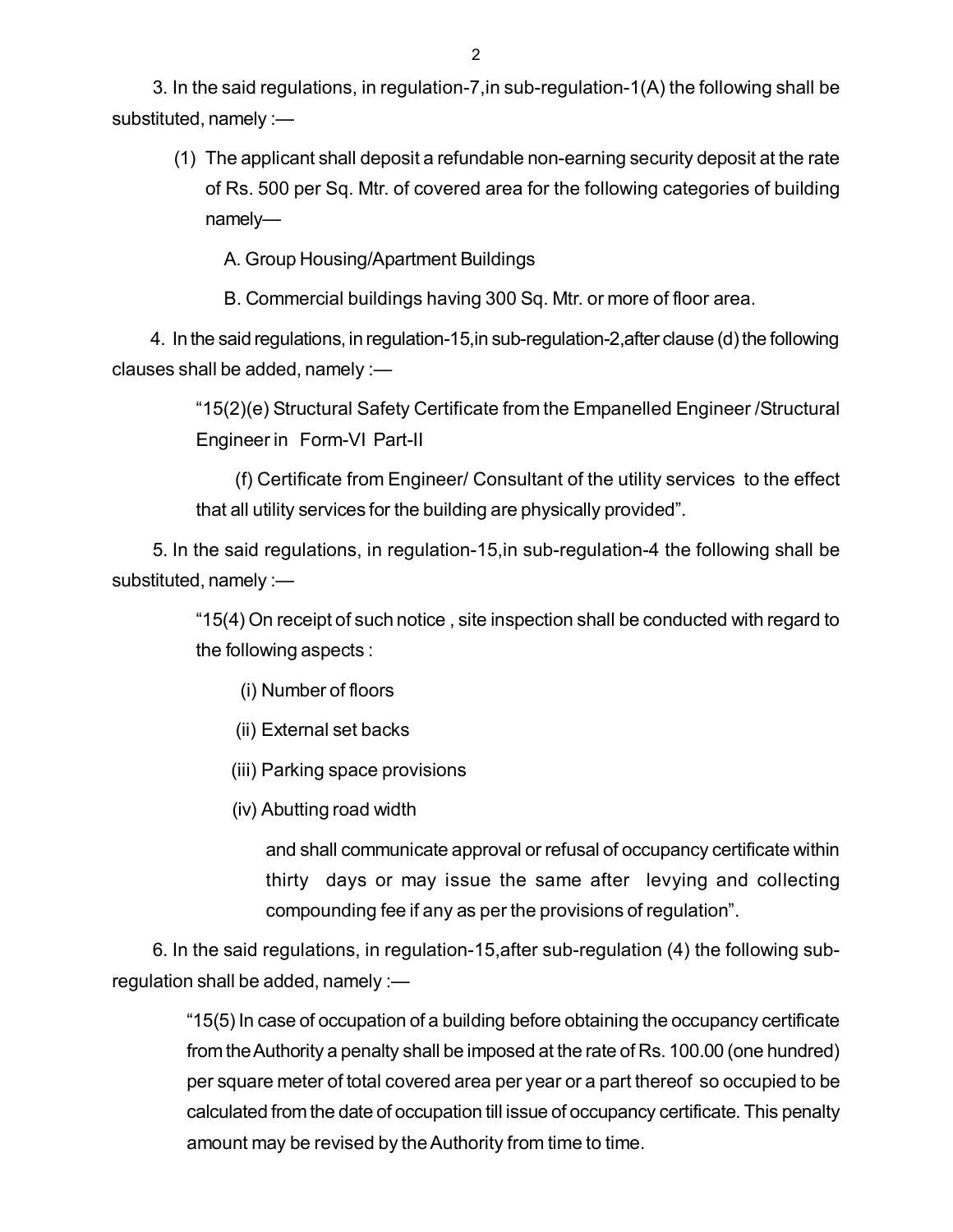In such cases, the date of occupation of the building shall be determined keeping i[n](http://www.docu-track.com/buy/) view the last date of validation of the approved plan or the date of obtaining permanent electrical or water connection to the premises, whichever is earlier, or such other evidence to the satisfaction of the authority".

7. In the said regulations, in regulation-16,in sub-regulation-2, the following clauses shall be added, namely :—

- (i) The functional/line agencies dealing with electric power, water supply, drainage and sewerage shall not give regular connections to the building unless such Occupancy Certificate is produced.
- (ii) The Registration Authority shall register only the approved and permitted covered area as shown in the sanctioned building plan upon production and filing of a copy of such sanctioned building plan.
- (iii) The financial agencies/institutions shall extend loan facilities only to the permitted covered area as per the sanctioned building plan.

8. In the said regulations, in regulation-33, sub-regulation-2 shall be deleted and, the following shall be substituted, namely :—

"33(2) In case of important buildings and buildings to be constructed by Govt. or Statutory Bodies, or Public Sector Undertakings, the Govt. may allow FAR in excess of the maximum permissible FAR".

9. In the said regulations, in regulation-33, sub-regulation-7 shall be substituted, namely :—

"33(7) The Authority may allow premium FAR up to 0.25 on payment of fees to be decided by the Authority from time to time, on roads of width 12 Mtr. and above. The Authority may refund the fee proportionate to 0.10 premium FAR in case of platinum/ gold certified green buildings".

10. In the said regulations, in regulation-33, after sub-regulation-10(D) the following clause shall added, namely :—

> (33)(10)-E. The space in the building constructed for EWS/LIG housing under stilt and used for community facility without enclosures".

11. In the said Regulations, in regulation-34,in sub-regulation-1,clause(a) & (a) shall be deleted.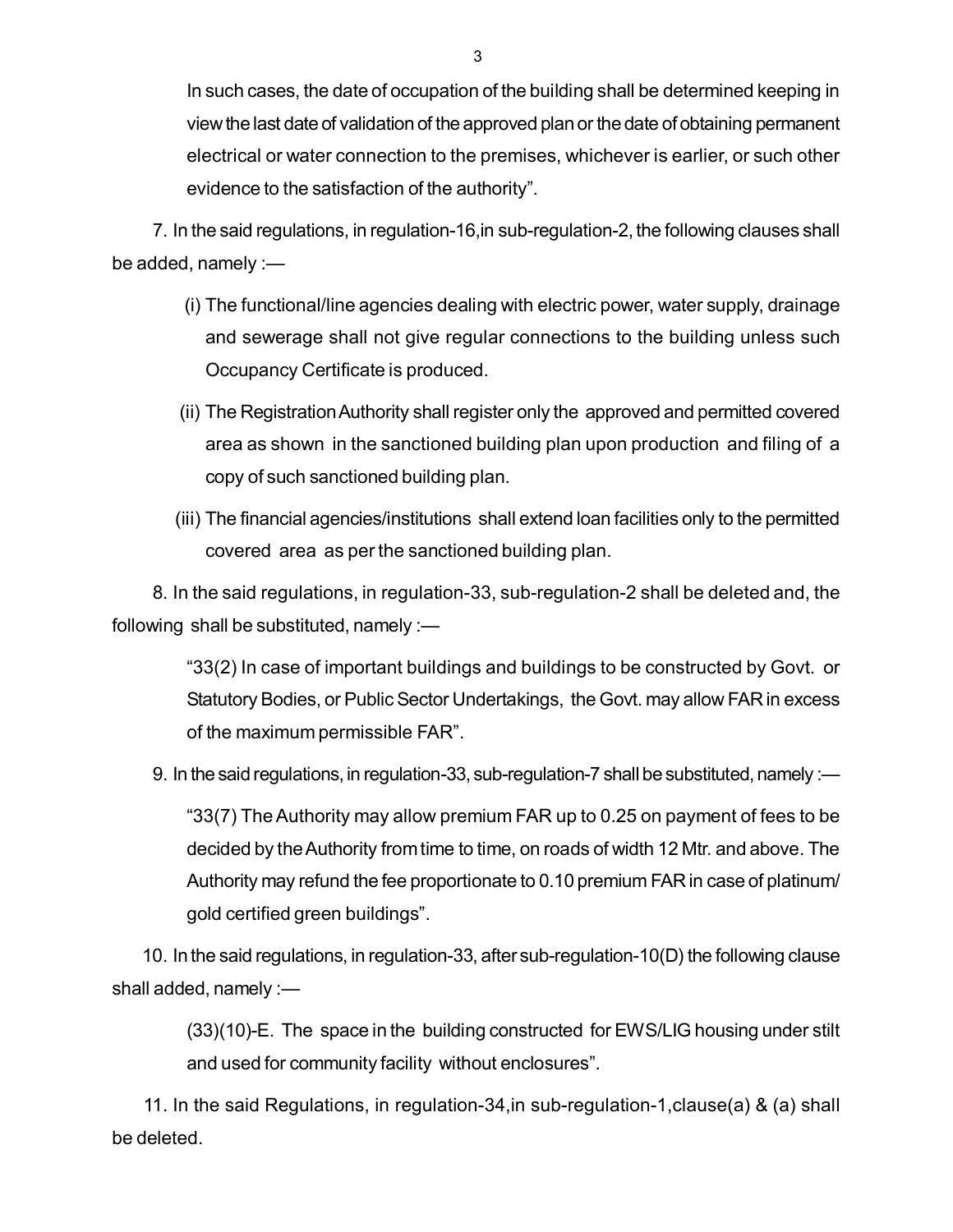12. In the said regulations, in regulation-35, after sub-regulation-14, the following sub[r](http://www.docu-track.com/buy/)egulation shall be added, namely :—

> "35(15) In case of Apartment/Group Housing / Commercial /Corporate and IT/ITES building with an area of not less than 2,000 Sq. Mtr. double envelope stilt floor may be allowed to be constructed over the entire plot area leaving 3 Mtr. from the boundary of the premises subject to following :

- (a) At least 6 Mtr. wide passage all around shall be provided on the roof of the top most envelope stilt floor for movement of fire tender. The access to the top of stilt floor should be provided through ramp of maximum 1:10 slope. In case separate entry and exit to the stilt top is provided, the width of the ramp should be at least 3.6 Mtr. and in case single ramp is provided, it shall not be less than 5.4 Mtr.
- (b) The slab over which the fire tender shall move, shall be capable of taking load of fire engine, fire vehicle of at least 45 tonnes".

13. In the said regulations, in regulation-35, in table -10 after N:B: the following shall added, namely :—

N.B.— (ii) However for Residential Apartment/Group Housing building constructed under EWS/LIG category, the parking requirement shall be at least 10% of the covered area in all floors.

14. In the said regulations, in regulation-40, after sub-regulation(1) the following subregulation shall be substituted.

However, provision of lift for EWS/LIG houses in Apartment/Group Housing building with a height less than 15 Mtr. may not be insisted.

15. In the said regulations, in regulation-44, after sub-regulation-1 the following subregulation shall added, namely :—

44(2) All building of the following category may provide Solar Water Heating System and Solar Roof Top System as specified below and Annexure-V(3) of Regulation, 2008 may be provided—

(A) Solar Water Heating System:

Following standard for determination of the capacity of Solar Water Heating System to be adhered to—

| (a) Hospital                | $\ldots$ 10 Ltr/bed  |
|-----------------------------|----------------------|
| (b) Hotels 5 star           | $\ldots$ 15 Ltr/room |
| (c) Hotel other then 5 star | $\ldots$ 10 Ltr/bed  |
| (d) Police/Army/Barrack     | $\ldots$ 200 LPD     |
| (e) Canteen/Messes          | $\ldots$ 200 LPS     |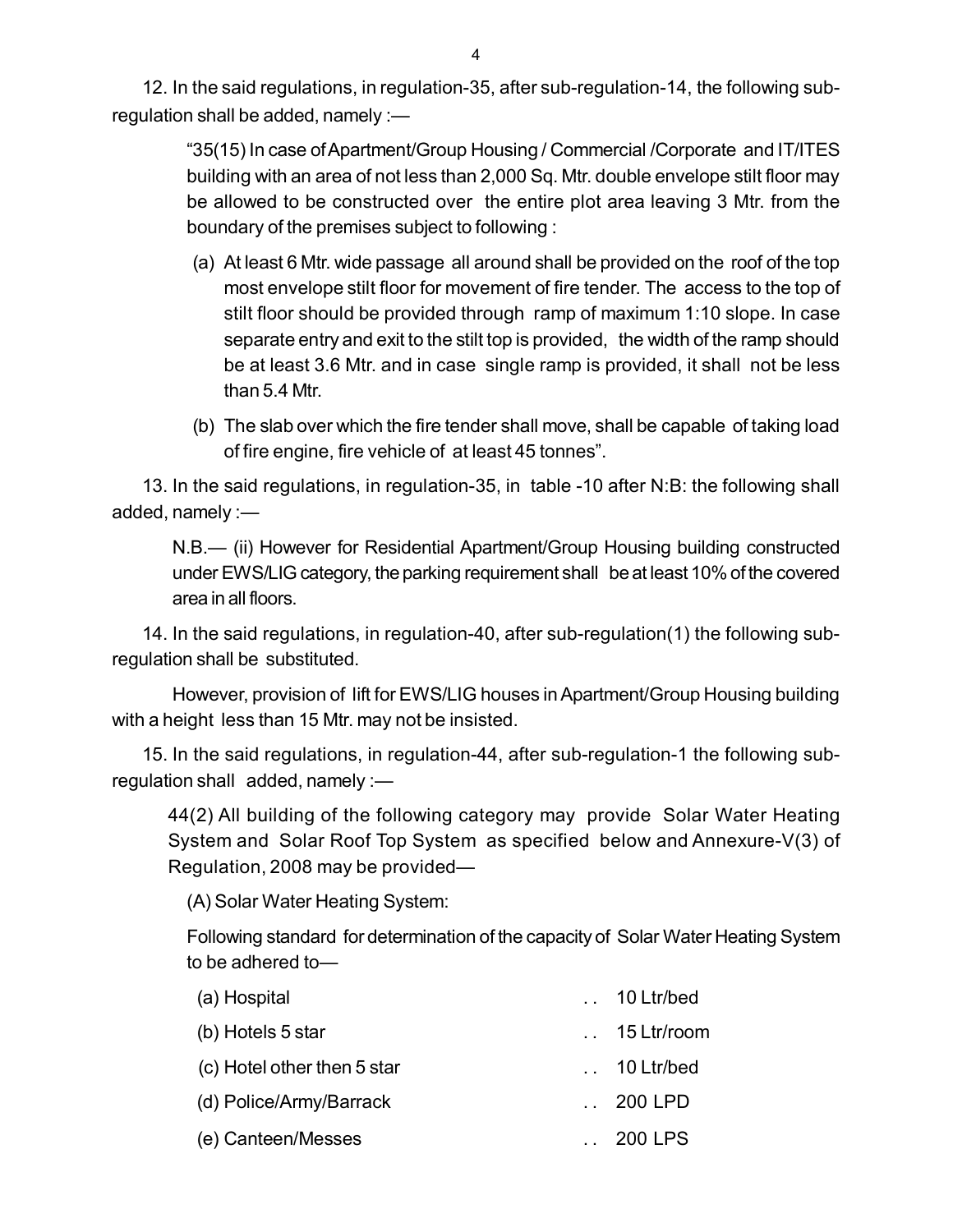| (f) Hostel (School, Colleges & other                                                   | 10 Ltr. / student Institutions<br>where hot water is needed)          |
|----------------------------------------------------------------------------------------|-----------------------------------------------------------------------|
| (g) Laboratory and Research Institutions<br>$\mathbf{L}$                               | 100 LPD                                                               |
| (h) Household having plinth area 200 sq.mtr or above                                   | 100 LPD                                                               |
| For Flats (for residential purpose) covered 100 LPD/flat<br>area 200 sq.mtr and above. |                                                                       |
| (It is to be managed by Resident Society)                                              |                                                                       |
| (i) Guest houses/Banquet hall/Circuit house 1. 200 LPD                                 |                                                                       |
| (B) Off Grid/Grid connected Solar roof top system:                                     |                                                                       |
| (i) Individual house hold                                                              | With plinth area more than<br>300 sq.mtr or above<br>Minimum 100 watt |
| (ii) Hotel Five star                                                                   | Minimum 5 KWp                                                         |
| (iii) Other hotels                                                                     | Minimum 2 KWp                                                         |
|                                                                                        |                                                                       |

(iv) Commercial building with covered area more than 500 Sq. Mtr. 2 KWp

16. In the said regulations, in regulation-47, after sub-regulation-4 the following subregulation shall added, namely :—

(5) For apartment buildings, with plot size exceeding 2000 Sq. Mtr. at least 15% of the covered area used for residences shall be earmarked for construction of housing units for EWS/LIG category with EWS units not being less than 60% of such earmarked units. The cost and method of allotment of such houses may be decided by the Authority:

"Further that the Developer may be given the option of depositing an amount, as decided by the Authority from time to time, to a fund named as 'Urban Poor Shelter Fund' established by Govt. in lieu of constructing the EWS/LIG houses. The proceeds of this fund will be utilized for construction of EWS/LIG houses and slum rehabilitation and development".

17. In the said regulations, in regulation-48, after sub-regulation-7 the following subregulation shall added, namely :—

"(8) For Group Housing Projects, at least 15% of the covered area used for residences will be earmarked for construction of housing units for EWS/LIG category, However in case of housing schemes undertaken by Government, Public Sector undertakings and Statutory Bodies comprising of EWS/LIG housing, additional FAR equivalent to the FAR utilized for EWS/LIG housing may be granted subject to ceiling of 50% of permissible FAR with maximum FAR of 3.50. The cost and method of allotment of such houses shall be decided by the Authority".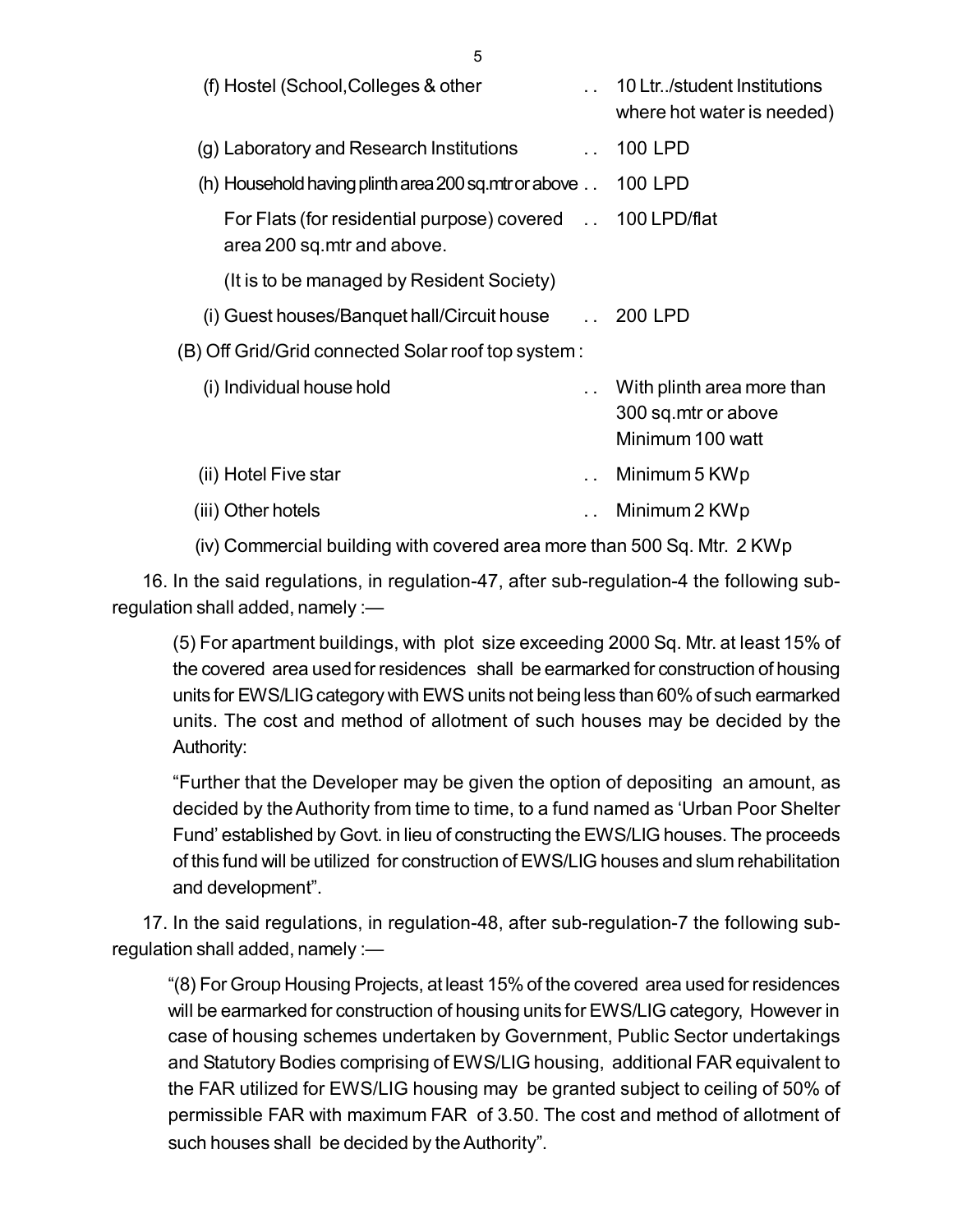18. In the said regulations, in regulation-67, the following shall be substituted :—

In addition to the general provision contained in Regulation-15 and partial modification thereof every applicant/ owner shall submit a notice in Form-VI (Part-I and Part-II) regarding completion of the construction of multi-storied building to the Authority through the registered Architect/Structural Engineer, who has supervised the construction. The said notice shall be accompanied with the following documents:—

- a. Three copies of plan of the completed building.
- b. A fee of Rs. 5,000.
- c. Record of Rights (RoR) relating to ownership.
- d. Evidence to the effect of all public utility services, and in particular, sewerage, drainage, water supply, and electricity have been linked to the main public utility system.
- e. No Objection Certificate from Fire Prevention Officer.

19. In the said regulations, in regulation-73, the following sub-regulation shall added, namely :—

(4) At least 20% of the Saleable residential land will be earmarked for of EWS/ LIG category. The cost and method of allotment of such plots shall be decided by the Authority.

"Further that in case of projects taken over an area as decided by the Authority, the Developer may be given the option of contributing an amount, to be decided by the Authority from time to time, to a fund named as 'Urban Poor Shelter Fund' established by Government. The proceeds of this fund will be utilized for construction of EWS/LIG houses and slum rehabilitation and development".

20. In the said regulations, in regulation-77, sub-regulation(1) the following shall substituted :—

(1) The applicant shall deposit a refundable non-earning security deposit at the rate of Rs. 500 per Sq. Mtr. of plot area (excluding area under road,utilities and open spaces) for development of land for a plotted development scheme.

21. In the said regulations, in regulation-78 after sub-regulation-3,clause-C , the following clause shall be added :—

"78 (3)( D) In case of houses constructed on a plot having area not more than 40 sq.mtr and height not exceeding 10 Mtrs. compounding of offence relating unauthorized/ deviated construction shall be allowed with reference to set backs and coverage. The maximum deviation in FAR shall be ten per cent of the permissible FAR".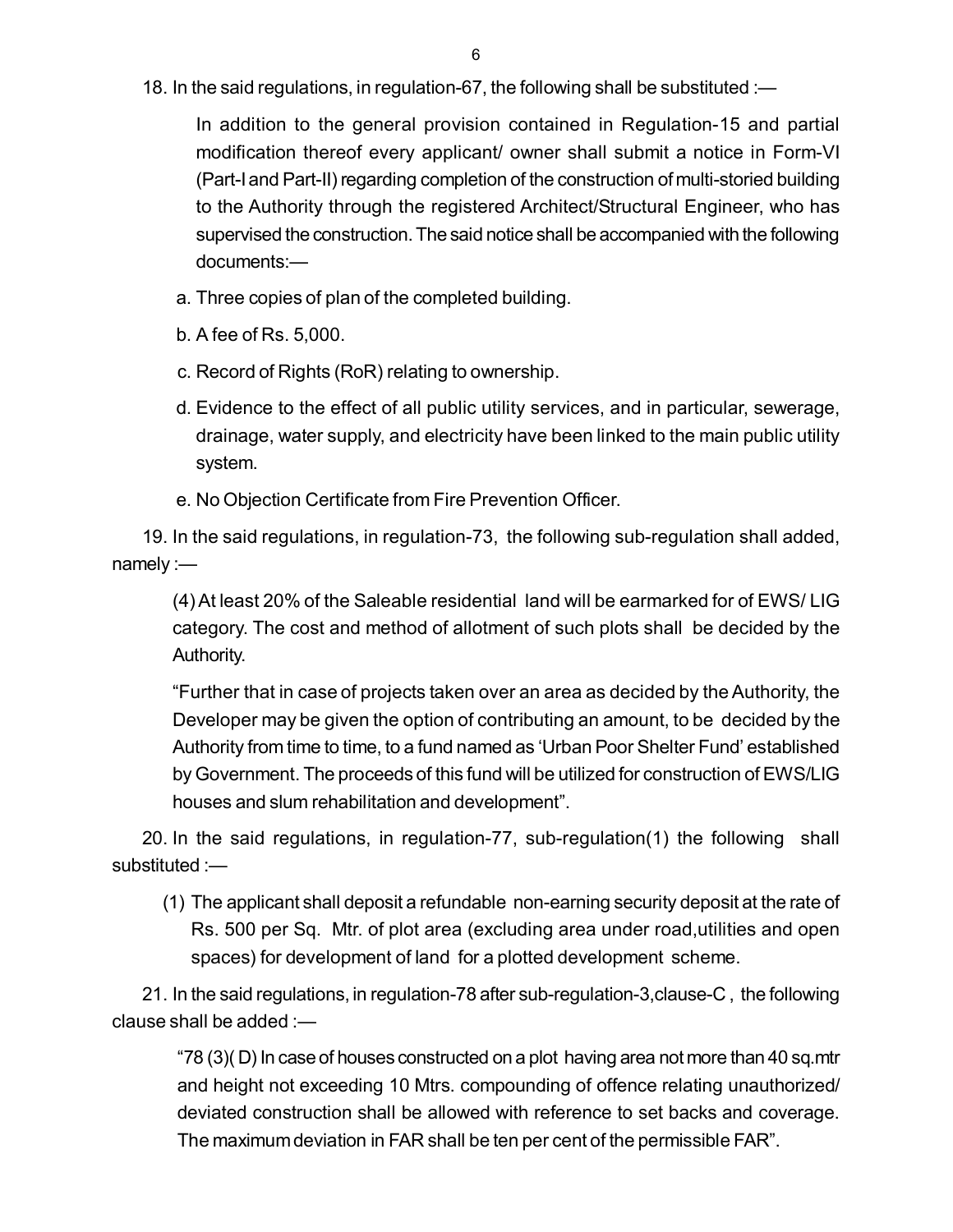22. In the said Regulation, in Regulation-88 the following clause shall be added :

(ii) "In case of EWS/LIG scheme any decision taken for relaxation of building norm[s](http://www.docu-track.com/buy/) at the State Level Steering Committee(SLSC) constituted under Slum Rehabilitation and Development Policy(SRDP) for Odisha or by the State Government the same shall be deemed to have been relaxed under these regulations".

23. In the said Regulation, after Annexure-V the following annexure shall be added :

Annexure-VI—Applicability of Odisha Energy Conservation Building Code (OECBC)2010.

2.1. Applicable Building system:

The provisioins of this code shall apply to:

- (a) Building envelopes, except for non air-conditioned storage spaces or warehouses,
- (b) Mechanical systems and equipment, including heating, ventilating, and air conditioning,
- (c) Service hot water heating
- (d) Interior and exterior lighting, and
- (e) Electrical power and motors
- 2. 2. Exemptions:

The provisions of this code shall not apply to:

- (a) Buildings that do not use either electricity or fossil fuel and
- (b) Equipment and portions of building systems that use energy primarily for manufacturing processes.
- 2.3. Safety,Health and Environmental Codes Take Precedence :

Where this code is found to conflict with safety, health, or environmental codes, the safety,health, or environmental codes shall be take precedence.

2.4. Reference Standards :

Energy Conservation Building Code, 2007 and National Building Code, 2005 are the primary reference documents/standard for lighting levels,HVAC,comfort levels, natural ventilation, pump and motor efficiencies, transformer efficiencies and any other building materials and system performance criteria.

- 3. 1 Compliance Requirements:
- 3.1.1. Mandatory Requirements :

Compliance with the requirements of this energy code shall be mandatory for all applicable buildings as specified in Clause 2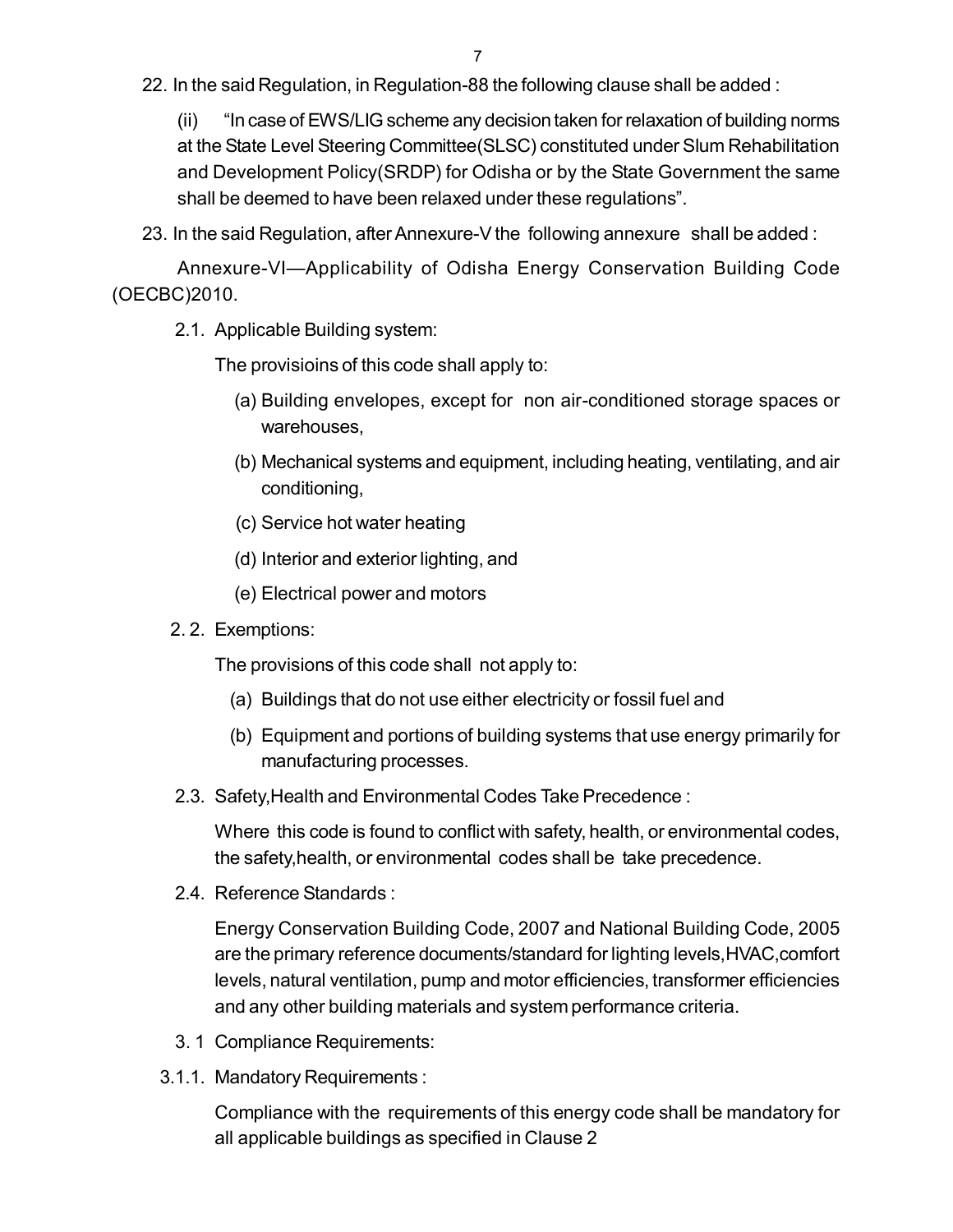3.1.2. New Buildings :

New buildings shall comply with either the provisions of Clause 4 throug[h](http://www.docu-track.com/buy/) Clause 9 of this code or the whole Building Performance Method of Appendix B-11.

3.1.3. Additions to Existing Buildings :

Where the addition plus the existing building exceeds the conditioned floor area of Clause 2, the additions shall comply with the provisions of Clause 4 through Clause 9.Compliance may be demonstrated in either of the following ways:—

- (a) The addition alone shall comply with the applicable requirements, or
- (b) The addition, together with the entire existing building, shall comply with the requirements of this code that would apply to the entire building, as if it were a new building.

Exception to Clause 3: When space conditioning is provided by existing systems and equipment, the existing systems and equipment need not comply with this code. However, any new equipment installed must comply with specific requirements applicable to that equipment.

3.1.4. Alterations to Existing Buildings:

Where the existing building exceeds the conditioned floor are threshold in Clause 2, portions of a building and its systems that are being altered shall meet the provisions of Clause 4 through Clause 9. The specific requirements for alterations are described in the following sub-sections.

Exception to Clause 4: When the entire building complies with all of the provisions of Clause 4 through Clause 9 as if it were a new building.

3.1.4.1. Building Envelope:

Alterations to the building envelope shall comply with the requirements of Clause 4 or fenestration , insulation, and air leakage applicable to the portions of the building and its systems being altered.

Exception to Clause 4. 1 The following alterations need not comply with these requirements provided such alterations do not increase the energy usage of the building:

- (a) Replacement of glass in an existing sash and frame, provided the U-factor and SHGC of the replacement glazing are equal to or lower than the existing glazing.
- (b) Modifications to roof/ceiling,wall, or floor cavities, which are insulated to full depth with insulation.
- (c ) Modifications to walls and floors without cavities and where no new cavities are created.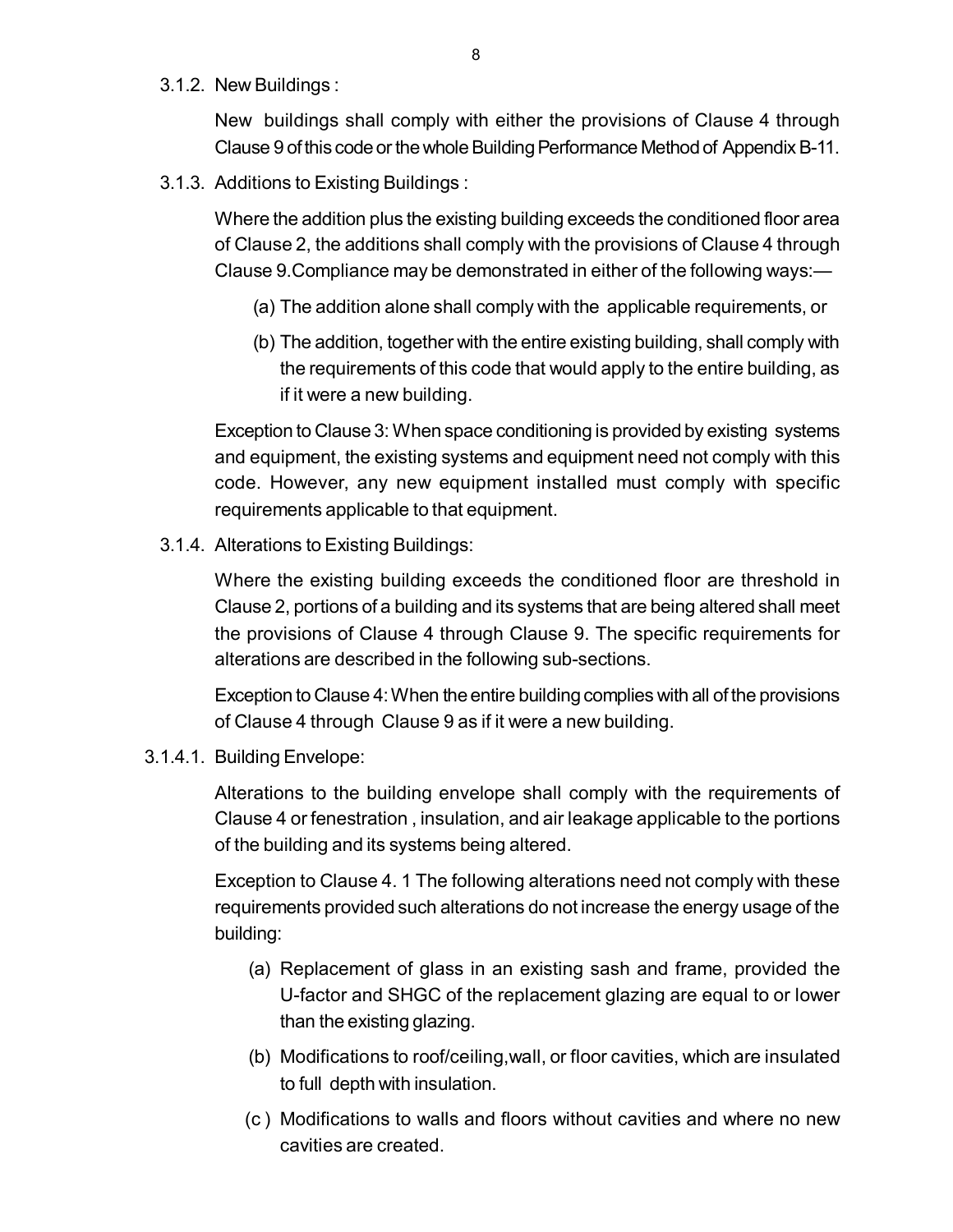#### 3.1.4.2. Heating, Ventilation and Air-conditioning

Alterations to building heating, ventilating and air-conditioning equipment or systems shall comply with the requirements of Clause 5 applicable to the portions of the building and its systems being altered. Any new equipment or control devices installed in conjunction with the alteration shall comply with the specific requirements applicable to that equipment or control device.

## 3.1.4.3. Service Water Heating

Alterations to building service water heating equipment or systems shall comply with the requirements of Clause 6 applicable to the portions of the building and its systems being altered. Any new equipment or control devices installed in conjunction with the alteration shall comply with the specific requirements applicable to that equipment or control device.

#### 3.1.4.4. Lighting

Alterations to building lighting equipment or systems shall comply with the requirements of Clause 7 applicable to the portions of the building and its systems being altered.New lighting systems, including controls,installed in an existing building and any change of building area type as listed in Table 7.1 shall be considered an alteration.Any new equipment or control devices installed in conjunction with the alteration shall comply with the specific requirements applicable to that equipment or control device.

Exception to Clause 4.4: Alterations that replace less than 50% of the luminaries in a space need not comply with these requirements provided such alterations do not increase the connected lighting load.

## 3.1.4.5. Electric Power and Motors

Alterations to building electric power systems and motor shall comply with the requirements of Clause 8 applicable to the portions of the building and its systems being altered. Any new equipment or control devices installed in conjunction with the alteration shall comply with the specific requirements applicable to that equipment or control device.

#### 3.1.4.6. Star Labelling and minimum Star Rating

All equipments and materials of type and specification coming under the purview of the star labeling programme as notified by BEE and as amended from time to time shall have minimum star rating as notified by the Govt. of Odisha or as amended from time to time.Refer to Appendix-K for further details.